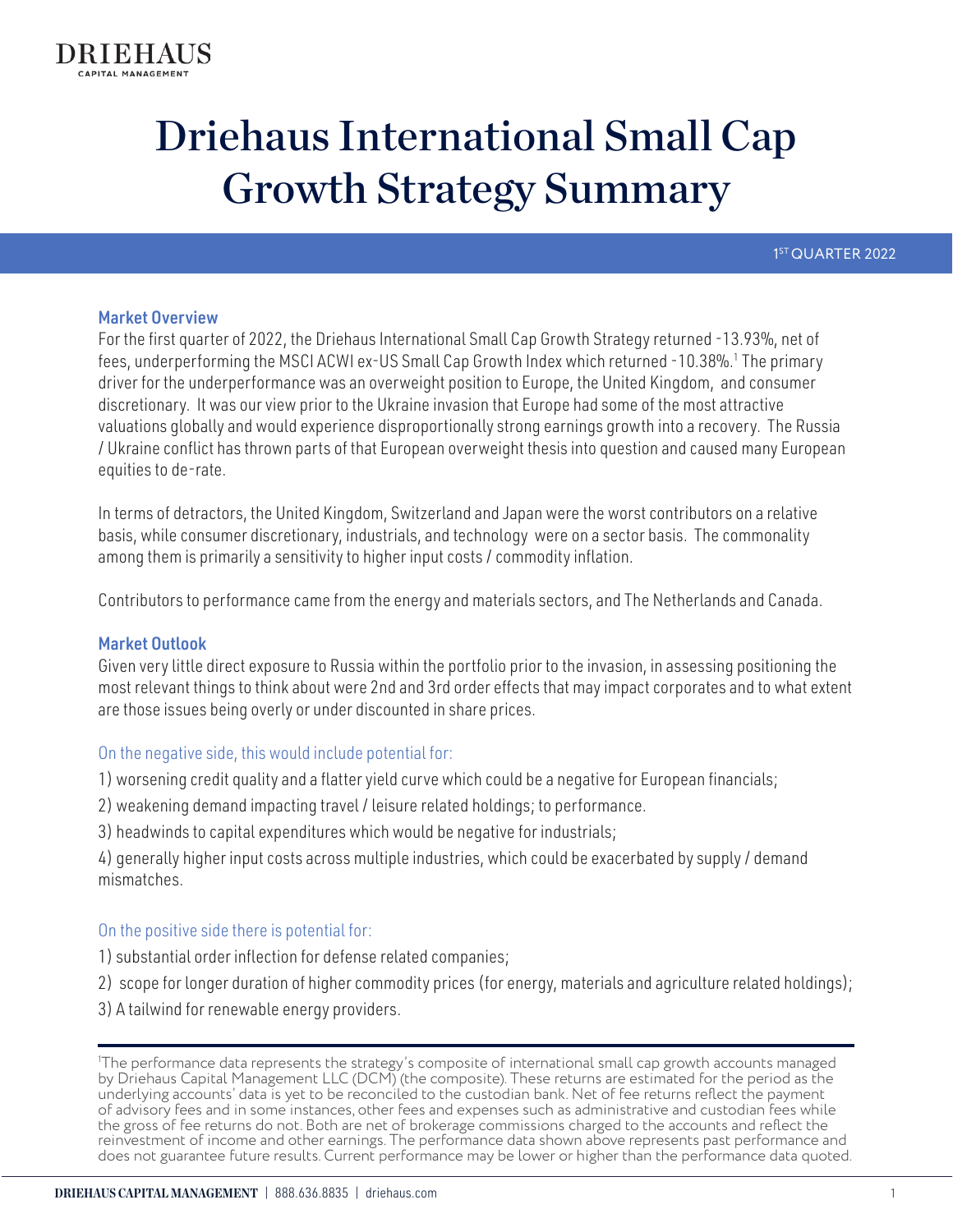#### $\mathbb{Z}$  1st QUARTER 2022

#### Driehaus International Small Cap Growth Strategy

Our positioning changes have been company / sector dependent within Europe. We have reduced exposure to financials - the thesis is more ambiguous than it once was, the macro backdrop has potentially changed, and credit quality is likely to not be as pristine as expected a few months ago.

We have also trimmed some industrials and consumer discretionary positions where margins may be at risk due to higher sourcing costs or revenue potential has been diminished due to reduced consumer budgets.

We have added to existing defense holdings and initiated a new position. European defense spending has inflected - Germany is sharply increasing their defense budget and European peers are doing the same. We have also added to our existing mining services theme.

Similarly, we have added to energy services and prefer those companies have excess capacity in terms of equipment and labor and therefore will be less impacted by input cost inflation (We expect they will be able to raise prices above and beyond cost inflation.)

Generally, assessing the velocity of input cost increases in the face of stable or declining demand will be a key part of determining earnings potential on a company by company basis going forward.

In aggregate our European exposure is still overweight, although the composition of that positioning has evolved and we would expect it to continue to do so. The current fear is that central banks / governments will not be able to offset the growth deterioration given rising inflation, which will lead to a recession.

The primary channel with the current crisis will slow growth is through commodities. Russia production accounts for mid-teens percentages of global production for oil, natural gas, platinum, and wheat (amongst others). Within Europe, the United Kingdom and Germany are most reliant on natural gas imports. We do expect governments to assist consumer in absorbing these costs. The UK and France have announced a number of programs, such as subsidizing energy related expenditures. There likely will be additional consumer assistance programs implemented if the current situation does not dissipate.

While geopolitics is the key near term driver, we believe that equities still offer compelling valuations (Europe is still at a historically wide discount to the US). Ample consumer savings, strong labor markets, higher corporate FCF generation and favorable financing conditions give reasons to be optimistic.

# — Driehaus International Small Cap Growth Team

This update is not intended to provide investment advice. Nothing herein should be construed as a solicitation, recommendation or an offer to buy, sell or hold any securities, other investments or to adopt any investment fund or strategies. You should assess your own investment needs based on your individual financial circumstances and investment objectives.

This material is not intended to be relied upon as a forecast or research. The opinions expressed are those of Driehaus Capital Management LLC ("Driehaus") as of April 14, 2022 and are subject to change at any time due to changes in market or economic conditions. The material has not been updated since April 14, 2022 and may not reflect recent market activity.

The information and opinions contained in this material are derived from proprietary and non-proprietary sources deemed by Driehaus to be reliable and are not necessarily all inclusive. Driehaus does not guarantee the accuracy or completeness of this information. There is no guarantee that any forecasts made will come to pass. Reliance upon information in this material is at the sole discretion of the reader.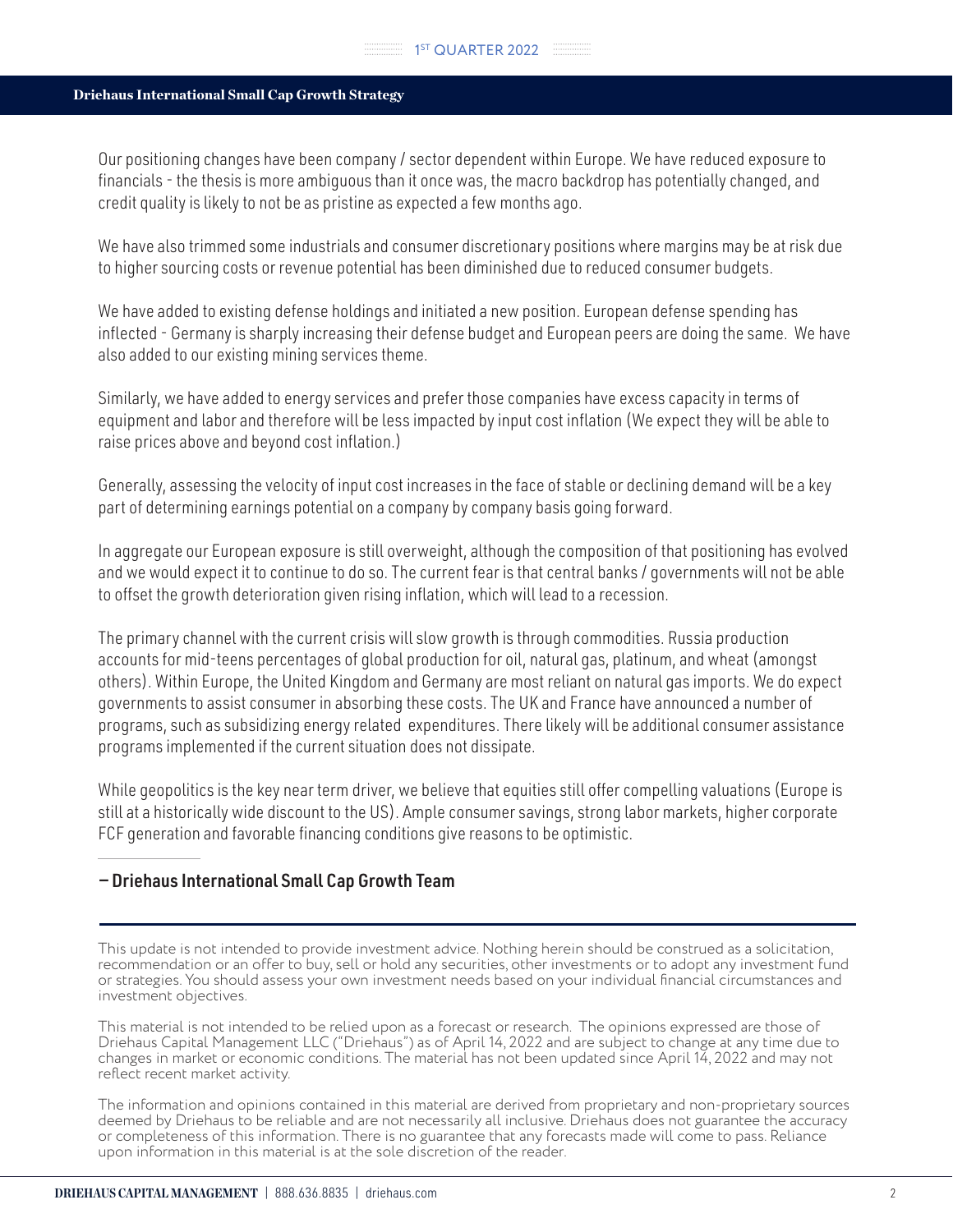#### % Month-End Performance (as of 3/31/22)

|                                                           |            |        |                   | Annualized |               |                      |         |                        |
|-----------------------------------------------------------|------------|--------|-------------------|------------|---------------|----------------------|---------|------------------------|
|                                                           | <b>MTH</b> | 0TD.   | YTD               |            |               | 1 Year 3 Year 5 Year | 10 Year | Inception <sup>3</sup> |
| Driehaus International Small Cap Growth Composite (Gross) | -0.82      |        | $-13.79$ $-13.79$ |            | $-6.14$ 14.19 | 13.42                | 11.58   | 16.19                  |
| Driehaus International Small Cap Growth Composite (Net)   | -0.88      |        | $-13.93 -13.93$   | -6.82      | 13.30         | 12.45                | 10.48   | 15.12                  |
| MSCI AC World ex USA Small Cap Growth Index (ND)          | 117        | -10.38 | -10.38            | -3.28      | -11.36        | 9 0 7                | 778     | 8.02                   |

#### % Calendar Year Return, Net of Fees (10-year period)



#### Rolling Five-Year Returns, Net of Fees<sup>4</sup>



Sources: Driehaus Capital Management LLC, Factset Research Systems, Inc., eVestment Alliance Data as of 3/31/22.

The performance data represents the strategy's composite of international small cap growth accounts managed by Driehaus Capital Management LLC (DCM). These returns are estimated for the period as the underlying accounts' data is yet to be reconciled to the custodian bank. Net of fee returns reflect the payment of advisory fees and in some instances, other fees and expenses such as administrative and custodian fees while the gross of fee returns do not. Both are net of brokerage commissions charged to the accounts and reflect the reinvestment of income and other earnings. The performance data shown above represents past performance and does not guarantee future results. Current performance may be lower or higher than the performance data quoted.

1 Composite assets include those accounts that meet the composite objectives and eligibility requirements. Please see the notes at the end of this document for additional information. 2 The Driehaus International Small Cap Growth team manages multiple international small cap strategies/ styles. <sup>3</sup>7/1/2001. "Returns are calculated from monthly returns and shown for every quarter interval<br>since the fund's inception. Data as of March 31, 2022. <sup>s</sup>Portfolio characteristics represent the strategy's composite. 6 Data is calculated monthly.

#### **Key Features**

- Developed and emerging markets small cap exposure
- Benchmark aware, not benchmark constrained
- Opportunistic investment approach
- High active share

#### **Facts**

| <b>Inception Date</b>                                                                                  | 7/1/01                                                                                 |                                                    |  |  |
|--------------------------------------------------------------------------------------------------------|----------------------------------------------------------------------------------------|----------------------------------------------------|--|--|
| Composite Assets Under Management <sup>1:</sup><br>Total International Small Cap Assets <sup>2</sup> : | \$820M<br>\$1,239M                                                                     |                                                    |  |  |
| Firm Assets Under Management                                                                           |                                                                                        | \$13.4B                                            |  |  |
| <b>Investment Universe</b>                                                                             |                                                                                        | Developed and emerging<br>markets small cap equity |  |  |
| <b>Investment Style</b>                                                                                | <b>Growth Equity</b>                                                                   |                                                    |  |  |
| Available Investment<br>Vehicles:                                                                      | <b>Separately Managed Account</b><br><b>Collective Investment Trust</b><br>Mutual Fund |                                                    |  |  |

#### **Portfolio Characteristics5**

| 5-year period                           | <b>STRATEGY</b> | <b>BENCHMARK</b> |
|-----------------------------------------|-----------------|------------------|
| Annualized Alpha                        | 4.30            | n/a              |
| <b>Sharpe Ratio</b>                     | 0.70            | 0.46             |
| Information Ratio                       | 1.01            | n/a              |
| Beta                                    | 0.98            | 1.00             |
| <b>Standard Deviation</b>               | 17.62           | 17.47            |
| <b>Tracking Error</b>                   | 4.34            | n/a              |
| R-squared                               | 0.94            | 1.00             |
| <b>Market Cap Breakout</b>              | <b>STRATEGY</b> | <b>BENCHMARK</b> |
| < \$5 billion                           | 76.7%           | 85.4%            |
| > \$5 billion                           | 23.3%           | 14.6%            |
| > \$15 billion                          | 0.0%            | 0.0%             |
|                                         | <b>STRATEGY</b> | <b>BENCHMARK</b> |
| Number of Holdings                      | 100             | 2,424            |
| Weighted Avg. Market Cap (M)            | \$3,581         | \$2,869          |
| Median Market Cap (M)                   | \$2,333         | \$1,145          |
| Est. 3-5 Year FPS Growth                | 17.0%           | 17.9%            |
| Active Share (3-year avg.) <sup>6</sup> | 93.50           | n/a              |

# Portfolio Management

**Daniel Burr**, CFA, Portfolio Manager *21 years of industry experience*

**David Mouser**, Portfolio Manager *23 years industry experience*

**Ryan Carpenter**, Assistant Portfolio Manager *16 years industry experience*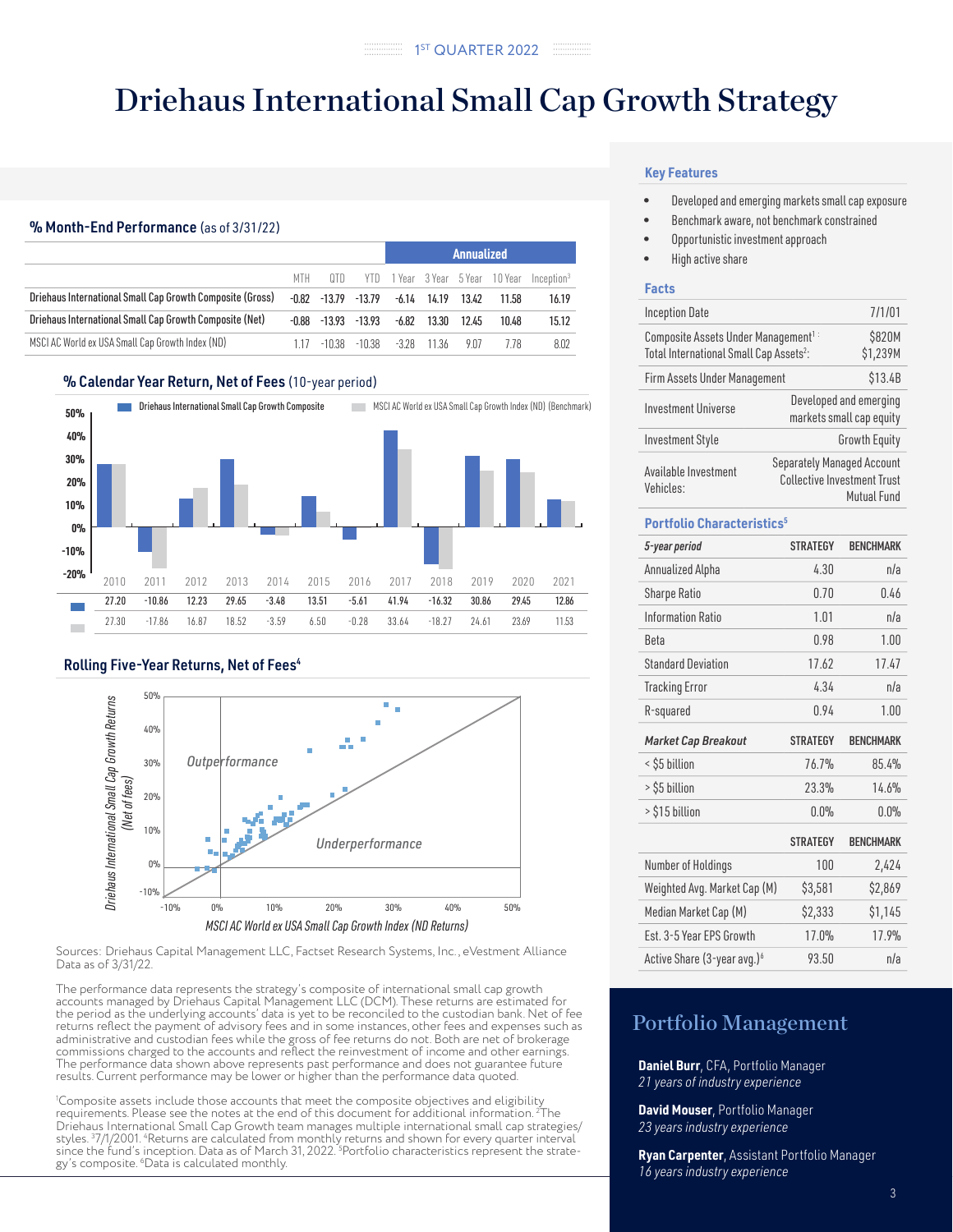# Sector Weights (%)

*Month-End Absolute Weights (%)*

|                       | Comm.<br>Services | Consumer<br>Discretionary | Consumer<br><b>Staples</b> | Energy | Financials | Health<br>Care | Industrials | Information<br>Technology | Materials | Real Estate | <b>Utilities</b> | Cash |
|-----------------------|-------------------|---------------------------|----------------------------|--------|------------|----------------|-------------|---------------------------|-----------|-------------|------------------|------|
| Strategy              | 4.3               | 14.7                      | 6.4                        | 7.4    | 6.1        | 10.6           | 24.0        | 13.9                      | 7.9       | 1.8         | <b>NA</b>        | 2.7  |
| Benchmark             | 4.9               | 12.0                      | 6.9                        | 2.0    | 5.2        | 9.6            | 22.0        | 18.0                      | 11.4      | 5.2         | <b>NA</b>        | 0.0  |
| <b>Active Weights</b> | -0.6              | 2.8                       | -0.4                       | 5.4    | 0.9        | 1.0            | 2.0         | $-4.1$                    | -3.6      | -3.4        | <b>NA</b>        | 2.7  |

# Top 5 Holdings<sup>1</sup> (as of 2/28/22)

| Company                        | Sector      | Country                       | % of Strategy |
|--------------------------------|-------------|-------------------------------|---------------|
| <b>BAWAG Group AG</b>          | Austria     | Financials                    | 2.1           |
| OCI NV                         | Netherlands | Materials                     | 2.0           |
| Coface SA                      | France      | Financials                    | 2.0           |
| HORNBACH Holding AG & Co. KGaA | Germany     | <b>Consumer Discretionary</b> | 1.8           |
| Ipsos SA                       | France      | <b>Communication Services</b> | 1.8           |

# Country Weights (%)

|             | Strategy | Benchmark | <b>Active Weights</b> |                       | Strategy | Benchmark | <b>Active Weights</b> |
|-------------|----------|-----------|-----------------------|-----------------------|----------|-----------|-----------------------|
| Australia   | 1.3      | 7.4       | $-6.1$                | Italy                 | 2.9      | 1.7       | 1.2                   |
| Austria     | 1.7      | 0.5       | 1.2                   | Japan                 | 13.4     | 18.3      | $-4.8$                |
| Belgium     | 0.9      | 0.8       | 0.2                   | Luxembourg            | 1.3      | 0.5       | 0.9                   |
| Bermuda     | 0.7      | 0.1       | 0.5                   | Mexico                | 2.2      | 0.5       | 1.7                   |
| Brazil      | 1.6      | 1.7       | $-0.1$                | Netherlands           | 4.5      | 1.3       | 3.2                   |
| Canada      | 14.7     | 6.8       | 7.9                   | Norway                | 1.8      | 1.7       | 0.1                   |
| Denmark     | 3.9      | 1.6       | 2.3                   | Spain                 | 1.7      | 0.9       | 0.9                   |
| Finland     | 1.5      | 1.1       | $0.5\,$               | Sweden                | 1.6      | $6.0\,$   | $-4.4$                |
| France      | 8.1      | 1.5       | $6.6\,$               | Switzerland           | 4.6      | 3.9       | 0.8                   |
| Germany     | 9.1      | 3.4       | 5.7                   | Taiwan                | 1.0      | 5.6       | $-4.6$                |
| Gibraltar   | 0.5      | 0.0       | 0.5                   | <b>United Kingdom</b> | 12.6     | 8.5       | 4.1                   |
|             |          |           |                       | Cash                  | 2.7      | 0.0       | 2.7                   |
| Ireland     | 1.1      | 0.3       | 0.7                   |                       |          |           |                       |
| Isle Of Man | 4.4      | 1.3       | 3.1                   |                       |          |           |                       |

Sources: Driehaus Capital Management LLC, Factset Research Systems, Inc., eVestment Alliance Data as of 3/31/22. Benchmark: MSCI AC World ex USA Small Cap Growth Index (ND) 1 Holdings subject to change.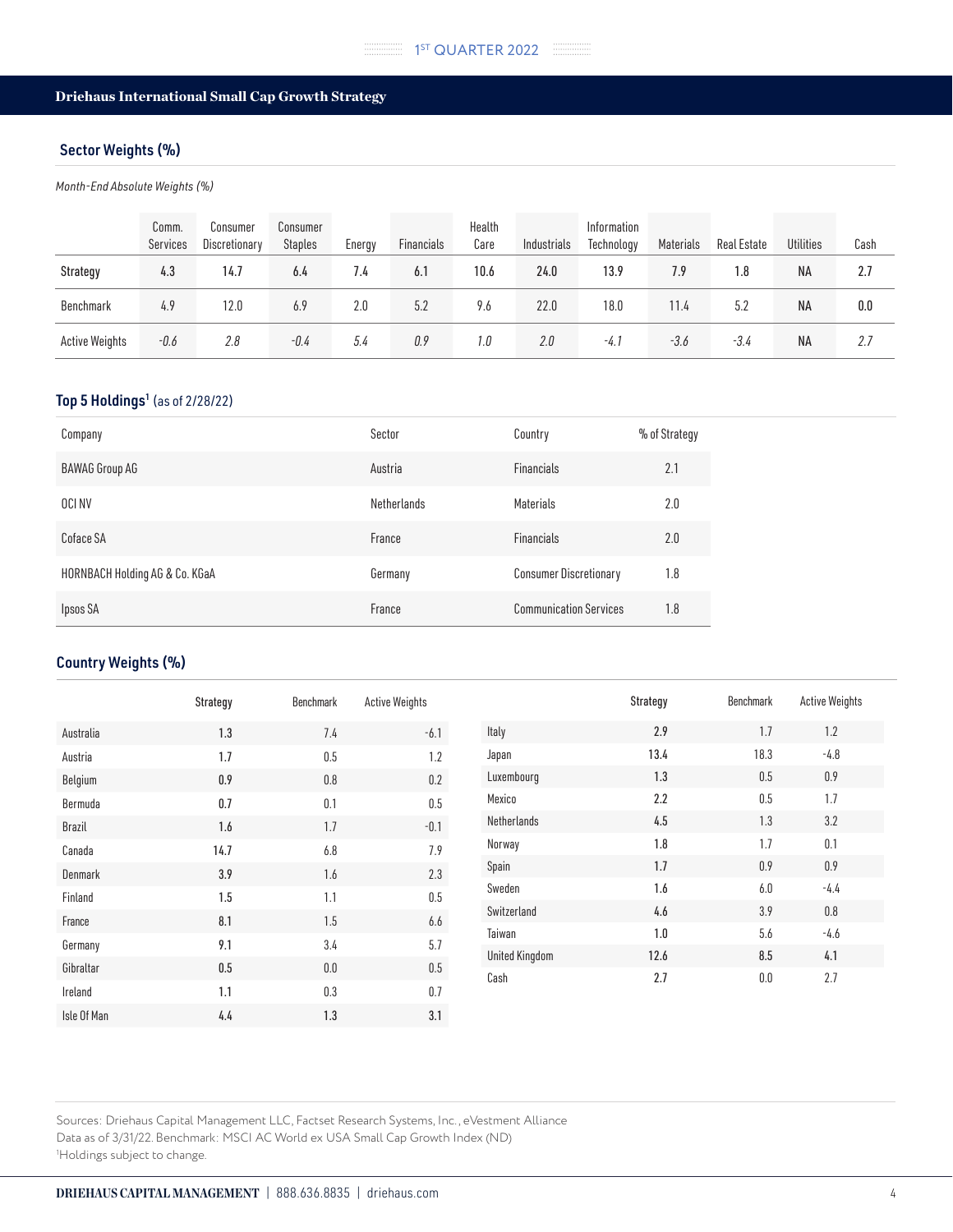# Sector Attribution 1st Quarter — 12/31/21 to 3/31/22

|                               | <b>Driehaus International Small Cap Growth Strategy</b><br>$(Port)$ $(\%)$ |                      |                           | <b>MSCI AC World ex USA Small Cap</b><br>Growth Index <sup>1</sup> (Bench) $(%)$ | <b>Attribution Analysis</b><br>$(\%)$ |                               |                     |
|-------------------------------|----------------------------------------------------------------------------|----------------------|---------------------------|----------------------------------------------------------------------------------|---------------------------------------|-------------------------------|---------------------|
|                               | Port Avg.<br>Weight                                                        | Port Total<br>Return | Port Contrib<br>To Return | Bench<br>Avg. Weight                                                             | <b>Bench Total</b><br>Return          | Bench<br>Contrib<br>To Return | <b>Total Effect</b> |
| <b>Communication Services</b> | 3.84                                                                       | $-7.26$              | $-0.26$                   | 5.13                                                                             | $-15.31$                              | $-0.82$                       | 0.33                |
| <b>Consumer Discretionary</b> | 19.24                                                                      | $-21.91$             | $-4.67$                   | 12.54                                                                            | $-14.52$                              | $-1.96$                       | $-1.58$             |
| <b>Consumer Staples</b>       | 5.47                                                                       | $-19.95$             | $-1.15$                   | 6.94                                                                             | $-5.71$                               | $-0.42$                       | $-0.78$             |
| Energy                        | 4.77                                                                       | 20.57                | 1.21                      | 1.83                                                                             | 24.26                                 | 0.39                          | 0.84                |
| Financials                    | 7.37                                                                       | $-6.16$              | $-0.66$                   | 5.19                                                                             | $-11.74$                              | $-0.62$                       | 0.25                |
| <b>Health Care</b>            | 9.43                                                                       | $-20.55$             | $-2.12$                   | 9.72                                                                             | $-18.06$                              | $-1.83$                       | $-0.41$             |
| Industrials                   | 22.07                                                                      | $-12.13$             | $-2.54$                   | 21.97                                                                            | $-9.95$                               | $-2.14$                       | $-0.55$             |
| Information Technology        | 15.95                                                                      | $-20.46$             | $-3.54$                   | 18.13                                                                            | $-14.44$                              | $-2.73$                       | $-1.08$             |
| <b>Materials</b>              | 7.29                                                                       | 0.47                 | 0.17                      | 10.95                                                                            | 0.78                                  | 0.12                          | $-0.38$             |
| <b>Real Estate</b>            | 2.60                                                                       | $-15.98$             | $-0.48$                   | 5.21                                                                             | $-9.26$                               | $-0.48$                       | $-0.21$             |
| <b>Utilities</b>              | 0.00                                                                       | 0.00                 | 0.00                      | 2.38                                                                             | 2.67                                  | 0.12                          | $-0.28$             |
| Cash                          | 1.97                                                                       | 0.55                 | 0.01                      | 0.00                                                                             | 0.00                                  | 0.00                          | 0.16                |
| Other <sup>2</sup>            | 0.00                                                                       | $-0.28$              | $-0.27$                   | 0.00                                                                             | 13.92                                 | 0.00                          | $-0.25$             |
| Total                         | 100.00                                                                     | $-14.32$             | $-14.32$                  | 100.00                                                                           | $-10.38$                              | $-10.38$                      | $-3.94$             |

#### Data as of 3/31/22

Sources: Driehaus Capital Management LLC, Factset Research Systems, Inc., eVestment Alliance

1 The Morgan Stanley Capital International (MSCI) AC World ex USA Small Cap Growth Index is a market capitalization-weighted index designed to measure equity performance in global developed markets and emerging markets, excluding the U.S and is composed of stocks which are categorized as small capitalization stocks. Data is in US Dollars. The net dividend (ND) index is calculated with net dividend reinvestment. An investor cannot invest directly in an index. 2 Other refers to securities not recognized by Factset.

Per FactSet Research Systems Inc., the attribution report provides an in-depth analysis of relative performance. With this report one can research whether or not a portfolio outperformed a benchmark, and how each group contributed to performance. The performance data shown above is estimated and represents past performance and does not guarantee future results. Current performance may be lower or higher than the performance data quoted. The information presented is intended for informational purposes only.

#### **ATTRIBUTION ANALYSIS CATEGORIES ARE DEFINED AS:**

**Allocation Effect -** Measures the impact of the decision to allocate assets differently than those in the benchmark. **Security Selection Effect -** Measures the effect of choosing securities, which may or may not outperform those of the benchmark. **Interaction Effect -** Jointly measures the effect of allocation and selection decisions. **Currency Effect -** The currency effect is the portion of the total effect the portfolio manager can potentially influence by using currency hedging. **Total Effect -** The Total Effect for each MSCI/GICS Sector is equal to the sum of the individual Attribution Effects for that MSCI/GICS Sector.

Copyright MSCI 2021. All Rights Reserved. Without prior written permission of MSCI, this information and any other MSCI intellectual property may only be used for your internal use, may not be reproduced or redisseminated in any form and may not be used to create any financial instruments or products or any indices. This information is provided on an "as is" basis, and the user of this information assumes the entire risk of any use made of this information. Neither MSCI, each of its affiliates nor any third party involved in or related to the computing, compiling or creating of any MSCI information (collectively, the "MSCI Parties") expressly disclaims all warranties (including, without limitation, any warranties of originality, accuracy, completeness, timeliness, non-infringement, merchantability and fitness for a particular purpose) with respect to this information. Without limiting any of the foregoing, in no event shall any MSCI Party have any liability for any direct, indirect, special, incidental, punitive, consequential (including, without limitation, lost profits) or any other damages relating to any use of this information.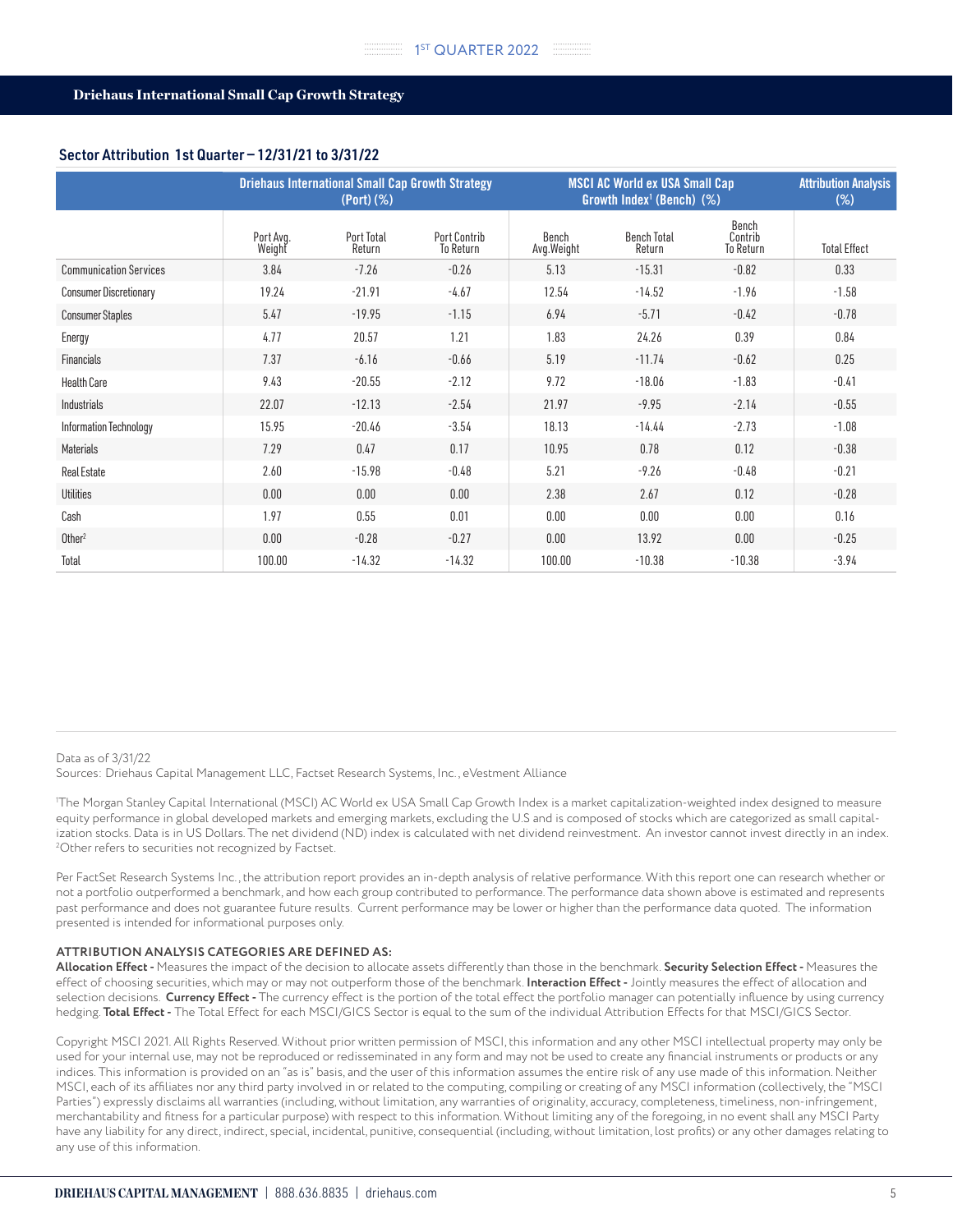#### Country Performance Attribution 1st Quarter — 12/31/21 to 3/31/22

|                     | <b>Driehaus International Small Cap Growth Strategy</b><br>(Port) (%) |                      |                                         | <b>MSCI AC World ex USA Small Cap</b><br>Growth Index <sup>1</sup> (Bench) (%) | <b>Attribution</b><br>Analysis (%) |                               |                           |
|---------------------|-----------------------------------------------------------------------|----------------------|-----------------------------------------|--------------------------------------------------------------------------------|------------------------------------|-------------------------------|---------------------------|
| <b>MSCI Country</b> | Port Avg.<br>Weight                                                   | Port Total<br>Return | <b>Port Contrib</b><br><b>To Return</b> | Bench<br>Avg.Weight                                                            | <b>Bench Total</b><br>Return       | Bench<br>Contrib<br>To Return | Total Effect <sup>2</sup> |
| Australia           | 0.93                                                                  | $-20.21$             | $-0.18$                                 | 6.90                                                                           | $-3.49$                            | $-0.22$                       | $-0.60$                   |
| Austria             | 2.61                                                                  | $-15.40$             | $-0.49$                                 | 0.54                                                                           | $-6.32$                            | $-0.03$                       | $-0.17$                   |
| Belgium             | 1.53                                                                  | $-19.97$             | $-0.37$                                 | 0.75                                                                           | $-5.19$                            | $-0.03$                       | $-0.14$                   |
| Bermuda             | 0.72                                                                  | $-12.82$             | $-0.12$                                 | 0.12                                                                           | 13.62                              | 0.01                          | $-0.04$                   |
| Brazil              | 1.50                                                                  | 4.80                 | 0.01                                    | 1.48                                                                           | 25.70                              | 0.38                          | $-0.29$                   |
| Canada              | 12.08                                                                 | $-0.49$              | 0.41                                    | 6.53                                                                           | 0.47                               | 0.13                          | 0.48                      |
| Cayman Islands      | $0.00\,$                                                              | $0.00\,$             | 0.00                                    | 0.14                                                                           | $-15.55$                           | $-0.03$                       | $0.01\,$                  |
| Chile               | $0.00\,$                                                              | $0.00\,$             | 0.00                                    | 0.16                                                                           | 14.34                              | $0.02\,$                      | $-0.03$                   |
| China               | $0.00\,$                                                              | 0.00                 | 0.00                                    | 1.33                                                                           | $-21.03$                           | $-0.33$                       | 0.14                      |
| Colombia            | $0.00\,$                                                              | $0.00\,$             | $0.00\,$                                | 0.06                                                                           | 11.14                              | 0.01                          | $-0.01$                   |
| Cyprus              | $0.00\,$                                                              | $0.00\,$             | 0.00                                    | 0.05                                                                           | $-70.97$                           | $-0.05$                       | 0.03                      |
| Czech Republic      | $0.00\,$                                                              | $0.00\,$             | $0.00\,$                                | 0.27                                                                           | $-7.66$                            | $-0.02$                       | $-0.01$                   |
| Denmark             | 4.39                                                                  | $-22.24$             | $-1.01$                                 | 1.64                                                                           | $-16.06$                           | $-0.27$                       | $-0.40$                   |
| Egypt               | $0.00\,$                                                              | $0.00\,$             | $0.00\,$                                | 0.07                                                                           | $-8.46$                            | $-0.01$                       | $0.00\,$                  |
| Finland             | 1.83                                                                  | $-20.61$             | $-0.43$                                 | 1.13                                                                           | $-19.63$                           | $-0.23$                       | $-0.10$                   |
| France              | 8.06                                                                  | $-10.54$             | $-0.78$                                 | 1.50                                                                           | $-12.73$                           | $-0.17$                       | $0.02\,$                  |
| Germany             | 9.25                                                                  | $-12.57$             | $-1.26$                                 | 3.51                                                                           | $-16.85$                           | $-0.59$                       | $-0.03$                   |
| Gibraltar           | 0.65                                                                  | $-40.51$             | $-0.33$                                 | 0.06                                                                           | $-40.41$                           | $-0.03$                       | $-0.20$                   |
| Greece              | $0.00\,$                                                              | $0.00\,$             | 0.00                                    | 0.22                                                                           | 1.66                               | 0.00                          | $-0.02$                   |
| Hong Kong           | $0.00\,$                                                              | $0.00\,$             | 0.00                                    | 1.73                                                                           | $-16.49$                           | $-0.34$                       | 0.10                      |
| Hungary             | $0.00\,$                                                              | $0.00\,$             | 0.00                                    | 0.02                                                                           | 1.25                               | 0.00                          | $0.00\,$                  |
| lmn                 | $0.00\,$                                                              | 0.00                 | 0.00                                    | 0.03                                                                           | $-35.30$                           | $-0.01$                       | $0.01\,$                  |
| India               | $0.00\,$                                                              | $0.00\,$             | $0.00\,$                                | 5.68                                                                           | $-6.77$                            | $-0.38$                       | $-0.19$                   |
| Indonesia           | $0.00\,$                                                              | $0.00\,$             | 0.00                                    | 0.51                                                                           | $-8.05$                            | $-0.04$                       | $-0.01$                   |
| Ireland             | 1.39                                                                  | $-23.11$             | $-0.38$                                 | 0.32                                                                           | $-12.56$                           | $-0.04$                       | $-0.14$                   |
| Isle Of Man         | 3.75                                                                  | $-19.46$             | $-0.72$                                 | 1.41                                                                           | $-25.68$                           | $-0.41$                       | $-0.12$                   |
| Israel              | $0.00\,$                                                              | $0.00\,$             | $0.00\,$                                | 2.03                                                                           | $-7.01$                            | $-0.14$                       | $-0.07$                   |
| Italy               | 2.29                                                                  | $-23.23$             | $-0.54$                                 | 1.75                                                                           | $-19.32$                           | $-0.36$                       | $-0.16$                   |
| Japan               | 12.34                                                                 | $-12.97$             | $-1.61$                                 | 18.56                                                                          | $-10.09$                           | $-2.01$                       | $-0.42$                   |
| Jersey              | $0.00\,$                                                              | $0.00\,$             | $0.00\,$                                | 0.09                                                                           | $-2.47$                            | $0.00\,$                      | $-0.01$                   |
| Kuwait              | $0.00\,$                                                              | $0.00\,$             | $0.00\,$                                | 0.27                                                                           | 13.12                              | $0.03\,$                      | $-0.05$                   |

#### *Continues on next page*

Sources: FactSet Research Systems Inc. and Driehaus Capital Management. Per FactSet Research Systems Inc., the Attribution Report provides an in-depth<br>analysis of relative performance. With this report one can research whe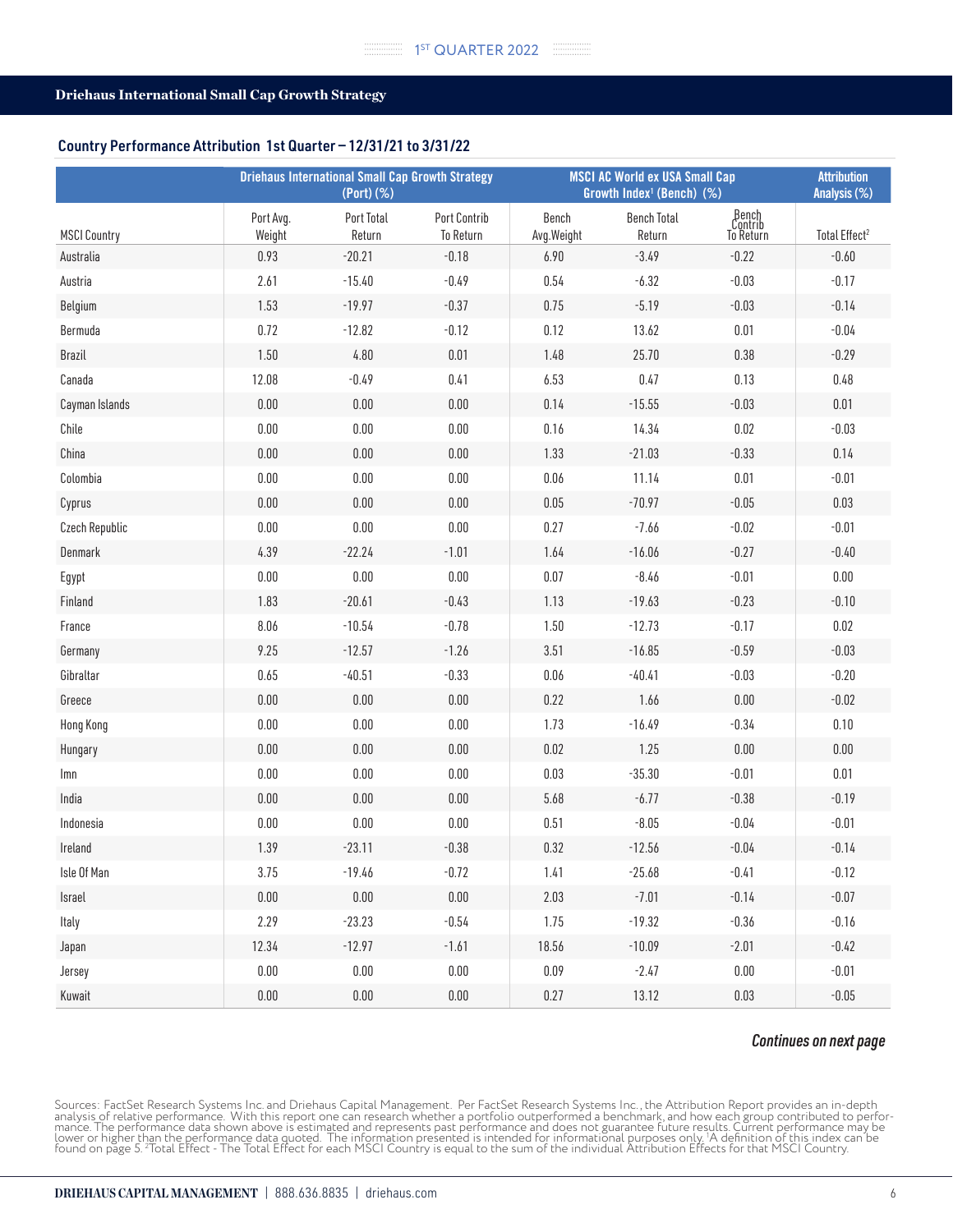#### Country Performance Attribution 1st Quarter — 12/31/21 to 3/31/22

|                             | <b>Driehaus International Small Cap Growth Strategy</b><br>(Port) (%) |                      |                                  | <b>MSCI AC World ex USA Small Cap</b><br>Growth Index <sup>1</sup> (Bench) (%) | <b>Attribution</b><br>Analysis (%) |                               |                           |
|-----------------------------|-----------------------------------------------------------------------|----------------------|----------------------------------|--------------------------------------------------------------------------------|------------------------------------|-------------------------------|---------------------------|
| <b>MSCI Country</b>         | Port Avg.<br>Weight                                                   | Port Total<br>Return | <b>Port Contrib</b><br>To Return | Bench<br>Avg.Weight                                                            | <b>Bench Total</b><br>Return       | Bench<br>Contrib<br>To Return | Total Effect <sup>2</sup> |
| Luxembourg                  | 1.19                                                                  | 2.43                 | 0.06                             | 0.50                                                                           | $-13.50$                           | $-0.07$                       | 0.16                      |
| Macau                       | 0.00                                                                  | $0.00\,$             | $0.00\,$                         | 0.09                                                                           | $-6.25$                            | $-0.01$                       | $0.00\,$                  |
| Malaysia                    | 0.00                                                                  | $0.00\,$             | $0.00\,$                         | 0.71                                                                           | $-13.52$                           | $-0.10$                       | 0.02                      |
| Malta                       | 0.00                                                                  | $0.00\,$             | $0.00\,$                         | 0.05                                                                           | $-20.15$                           | $-0.01$                       | $0.00\,$                  |
| Mexico                      | 1.15                                                                  | 7.14                 | 0.19                             | 0.48                                                                           | 9.65                               | 0.05                          | 0.12                      |
| Netherlands                 | 3.83                                                                  | 16.00                | 0.58                             | 1.26                                                                           | 0.23                               | 0.02                          | 0.70                      |
| New Zealand                 | $0.00\,$                                                              | $0.00\,$             | $0.00\,$                         | 0.70                                                                           | $-2.37$                            | $-0.02$                       | $-0.05$                   |
| Norway                      | 1.01                                                                  | $-4.41$              | $0.03\,$                         | 1.62                                                                           | $-12.29$                           | $-0.17$                       | $0.10\,$                  |
| Peru                        | 0.00                                                                  | $0.00\,$             | $0.00\,$                         | 0.03                                                                           | 30.97                              | 0.01                          | $-0.01$                   |
| Philippines                 | $0.00\,$                                                              | $0.00\,$             | $0.00\,$                         | 0.25                                                                           | $-11.17$                           | $-0.03$                       | $0.00\,$                  |
| Poland                      | 0.00                                                                  | $0.00\,$             | $0.00\,$                         | 0.30                                                                           | $-8.37$                            | $-0.02$                       | $-0.01$                   |
| Portugal                    | $0.00\,$                                                              | $0.00\,$             | $0.00\,$                         | 0.04                                                                           | $-9.25$                            | 0.00                          | $0.00\,$                  |
| Qatar                       | $0.00\,$                                                              | $0.00\,$             | $0.00\,$                         | 0.23                                                                           | 12.13                              | 0.03                          | $-0.04$                   |
| Russia                      | $0.00\,$                                                              | $0.00\,$             | $0.00\,$                         | 0.13                                                                           | $-100.00$                          | $-0.23$                       | 0.16                      |
| Saudi Arabia                | 0.00                                                                  | 0.00                 | $0.00\,$                         | 0.63                                                                           | 9.26                               | 0.05                          | $-0.11$                   |
| Singapore                   | $0.00\,$                                                              | $0.00\,$             | $0.00\,$                         | 1.42                                                                           | $-1.33$                            | $-0.01$                       | $-0.12$                   |
| South Africa                | $0.00\,$                                                              | $0.00\,$             | $0.00\,$                         | 1.09                                                                           | 14.65                              | 0.14                          | $-0.23$                   |
| South Korea                 | 0.15                                                                  | $-34.71$             | $-0.14$                          | 3.93                                                                           | $-13.95$                           | $-0.58$                       | 0.06                      |
| Spain                       | 1.58                                                                  | 2.57                 | $0.05\,$                         | 0.81                                                                           | $-5.00$                            | $-0.02$                       | 0.15                      |
| Sweden                      | 2.03                                                                  | $-23.82$             | $-0.62$                          | 5.98                                                                           | $-20.44$                           | $-1.25$                       | 0.30                      |
| Switzerland                 | 5.15                                                                  | $-26.66$             | $-1.66$                          | 3.95                                                                           | $-16.76$                           | $-0.69$                       | $-0.68$                   |
| Taiwan                      | 1.21                                                                  | $-27.27$             | $-0.39$                          | 5.75                                                                           | $-9.62$                            | $-0.63$                       | $-0.26$                   |
| Thailand                    | $0.00\,$                                                              | $0.00\,$             | $0.00\,$                         | 1.02                                                                           | $-2.24$                            | $-0.02$                       | $-0.08$                   |
| Turkey                      | $0.00\,$                                                              | $0.00\,$             | $0.00\,$                         | 0.32                                                                           | 15.14                              | 0.04                          | $-0.07$                   |
| <b>United Arab Emirates</b> | 0.00                                                                  | 0.00                 | $0.00\,$                         | 0.29                                                                           | $-1.10$                            | 0.00                          | $-0.02$                   |
| <b>United Kingdom</b>       | 17.19                                                                 | $-22.71$             | $-4.31$                          | 8.96                                                                           | $-17.93$                           | $-1.68$                       | $-1.40$                   |
| <b>United States</b>        | 0.21                                                                  | $-11.47$             | $-0.07$                          | 0.63                                                                           | $-1.28$                            | $0.00\,$                      | $-0.10$                   |
| Cash                        | 1.97                                                                  | $0.55\,$             | $0.01\,$                         | $0.00\,$                                                                       | 0.00                               | $0.00\,$                      | 0.16                      |
| Other                       | $0.00\,$                                                              | $-0.28$              | $-0.27$                          | $0.00\,$                                                                       | $0.00\,$                           | $0.00\,$                      | $-0.25$                   |
| Total                       | 100.00                                                                | $-14.32$             | $-14.32$                         | 100.00                                                                         | $-10.38$                           | $-10.38$                      | $-3.94$                   |

Sources: FactSet Research Systems Inc. and Driehaus Capital Management. Per FactSet Research Systems Inc., the Attribution Report provides an in-depth<br>analysis of relative performance. With this report one can research whe